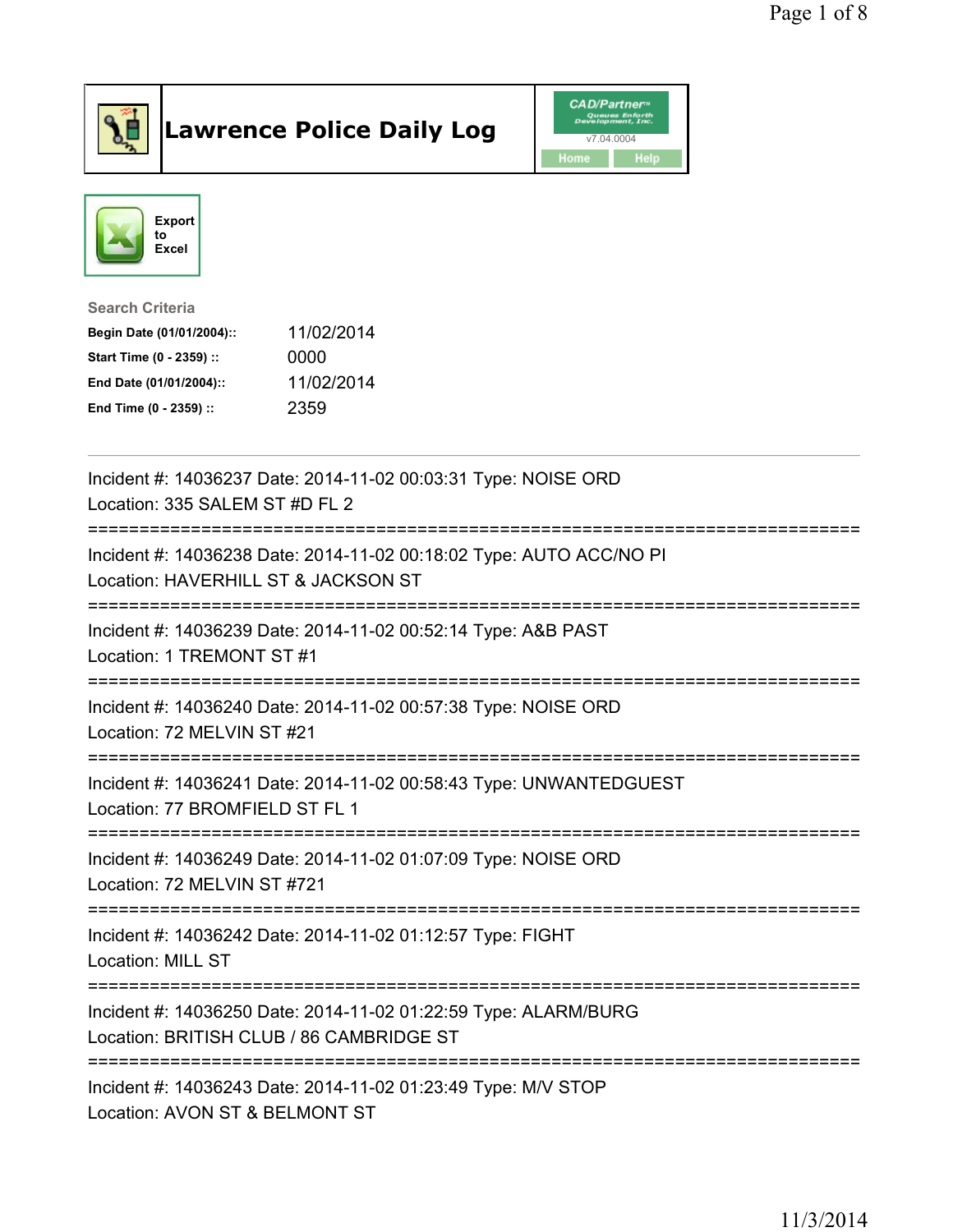| Incident #: 14036251 Date: 2014-11-02 01:24:42 Type: DISTURBANCE<br>Location: 24 RHINE ST                       |
|-----------------------------------------------------------------------------------------------------------------|
| Incident #: 14036244 Date: 2014-11-02 01:25:02 Type: NOISE ORD<br>Location: 109 BERKELEY ST FL 2                |
| Incident #: 14036252 Date: 2014-11-02 01:28:45 Type: ALARMS<br>Location: BRITISH CLUB / 86 CAMBRIDGE ST         |
| Incident #: 14036253 Date: 2014-11-02 01:30:22 Type: ALARM/BURG<br>Location: PARTHUM / 258 E HAVERHILL ST       |
| Incident #: 14036245 Date: 2014-11-02 01:32:28 Type: ALARM/BURG<br>Location: ZERMENO RESIDENCE / 23 BELLEVUE ST |
| Incident #: 14036254 Date: 2014-11-02 01:32:58 Type: DISTURBANCE<br>Location: 265 AMES ST                       |
| Incident #: 14036246 Date: 2014-11-02 01:43:52 Type: M/V STOP<br>Location: 89 S BROADWAY                        |
| Incident #: 14036247 Date: 2014-11-02 01:46:51 Type: LOUD NOISE<br>Location: 204 BROADWAY                       |
| Incident #: 14036248 Date: 2014-11-02 01:50:05 Type: NOISE ORD<br>Location: 8 SAUNDERS ST FL 2                  |
| Incident #: 14036255 Date: 2014-11-02 01:51:14 Type: M/V STOP<br>Location: S BROADWAY & SALEM ST                |
| Incident #: 14036256 Date: 2014-11-02 02:01:48 Type: LOUD NOISE<br>Location: 85 ANDOVER ST #11                  |
| Incident #: 14036257 Date: 2014-11-02 02:04:25 Type: M/V STOP<br>Location: S BROADWAY & SHATTUCK ST             |
| Incident #: 14036258 Date: 2014-11-02 02:20:51 Type: DOMESTIC/PROG<br>Location: 629 HAVERHILL ST #1             |
| Incident #: 14036259 Date: 2014-11-02 02:23:34 Type: NOISE ORD<br>Lootion: 4E4 OVEODD OT EL 4                   |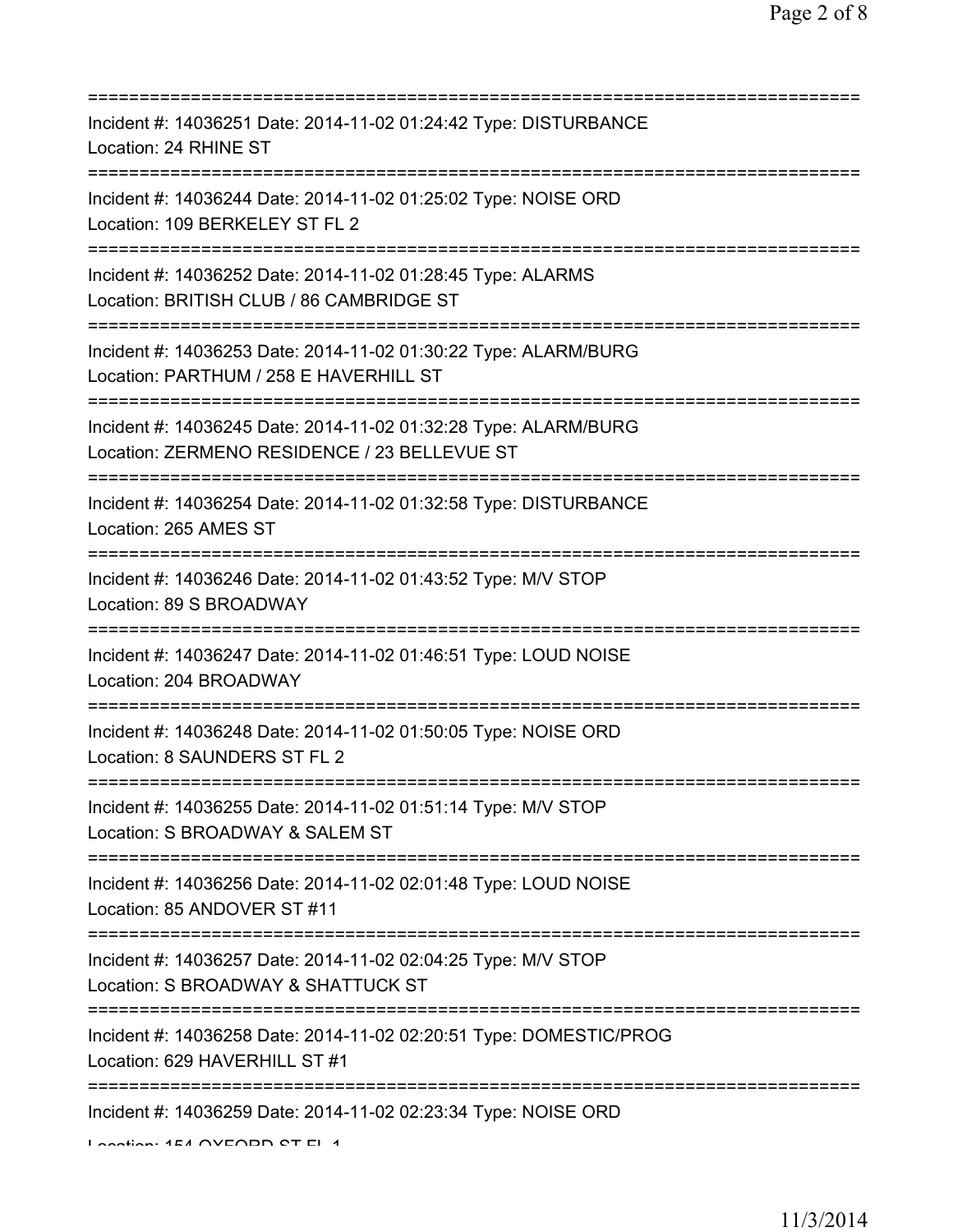| Incident #: 14036260 Date: 2014-11-02 02:52:53 Type: NOISE ORD<br>Location: 160 UNION ST FL 3                                         |
|---------------------------------------------------------------------------------------------------------------------------------------|
| Incident #: 14036261 Date: 2014-11-02 02:53:40 Type: ALARMS<br>Location: 131 DRACUT ST                                                |
| Incident #: 14036262 Date: 2014-11-02 03:14:48 Type: ALARM/BURG<br>Location: MARSTON MEDICAL WALK IN / 25 MARSTON ST #SUITE 304       |
| Incident #: 14036263 Date: 2014-11-02 03:24:11 Type: MEDIC SUPPORT<br>Location: 360 BROADWAY<br>===================================== |
| Incident #: 14036264 Date: 2014-11-02 03:43:31 Type: DISTURBANCE<br>Location: BURGER KING / 187 BROADWAY                              |
| Incident #: 14036265 Date: 2014-11-02 03:51:48 Type: ALARM/BURG<br>Location: CONSTANZA MKT / 271 LAWRENCE ST<br>===================   |
| Incident #: 14036266 Date: 2014-11-02 03:56:22 Type: NOISE ORD<br>Location: 154 EXCHANGE ST FL 2                                      |
| Incident #: 14036267 Date: 2014-11-02 04:00:10 Type: M/V STOP<br>Location: BROADWAY & VALLEY ST                                       |
| Incident #: 14036268 Date: 2014-11-02 04:23:20 Type: B&E/MV/PAST<br>Location: 15 BENNINGTON ST                                        |
| Incident #: 14036269 Date: 2014-11-02 05:46:52 Type: ALARMS<br>Location: 582 ESSEX ST                                                 |
| Incident #: 14036270 Date: 2014-11-02 06:22:04 Type: MEDIC SUPPORT<br>Location: 194 BRUCE ST FL 3                                     |
| Incident #: 14036271 Date: 2014-11-02 07:02:46 Type: CK WELL BEING<br>Location: 32 LAWRENCE ST #1                                     |
| Incident #: 14036272 Date: 2014-11-02 07:29:26 Type: BUILDING CHK<br>Location: 35 HAMPTON ST                                          |
| Incident #: 14036273 Date: 2014-11-02 07:47:30 Type: MISSING PERS                                                                     |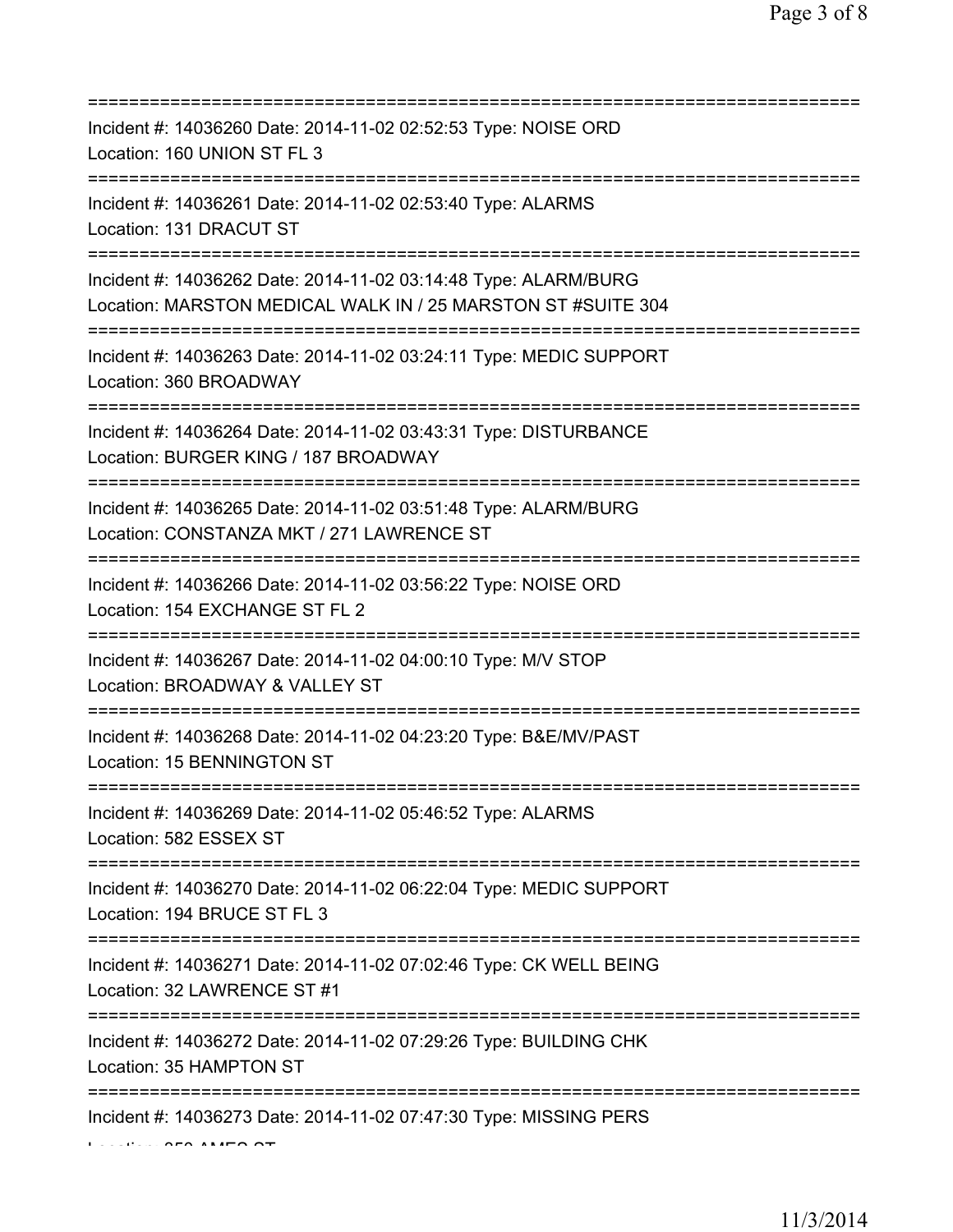=========================================================================== Incident #: 14036274 Date: 2014-11-02 08:45:29 Type: ALARM/HOLD Location: 53 BERKLEY ST =========================================================================== Incident #: 14036275 Date: 2014-11-02 08:58:38 Type: ALARMS Location: CARLIZ MARKET / 51A BERKELEY ST =========================================================================== Incident #: 14036277 Date: 2014-11-02 10:23:33 Type: B&E/MV/PAST Location: 109 WALNUT ST #9 FL 3 =========================================================================== Incident #: 14036276 Date: 2014-11-02 10:30:04 Type: ALARM/BURG Location: 112 BAILEY ST =========================================================================== Incident #: 14036278 Date: 2014-11-02 10:52:00 Type: ALARMS Location: 29 GRAFTON ST =========================================================================== Incident #: 14036279 Date: 2014-11-02 11:04:59 Type: DOMESTIC/PAST Location: 434 HOWARD =========================================================================== Incident #: 14036280 Date: 2014-11-02 11:33:48 Type: ALARM/BURG Location: 4 SUMMIT AV =========================================================================== Incident #: 14036281 Date: 2014-11-02 12:04:13 Type: MAL DAMAGE Location: 22 WOODLAND ST =========================================================================== Incident #: 14036282 Date: 2014-11-02 12:15:39 Type: MISSING PERS Location: 35 PORTLAND ST =========================================================================== Incident #: 14036284 Date: 2014-11-02 12:18:30 Type: CK WELL BEING Location: 12 METHUEN ST =========================================================================== Incident #: 14036283 Date: 2014-11-02 12:27:16 Type: MEDIC SUPPORT Location: 143 MARGIN ST FL 2 =========================================================================== Incident #: 14036285 Date: 2014-11-02 12:38:07 Type: SUS PERS/MV Location: 47 EXCHANGE ST =========================================================================== Incident #: 14036288 Date: 2014-11-02 12:40:38 Type: ALARMS Location: 200 COMMON ST =========================================================================== Incident #: 14036286 Date: 2014-11-02 12:44:29 Type: ALARMS Location: 200 COMMON ST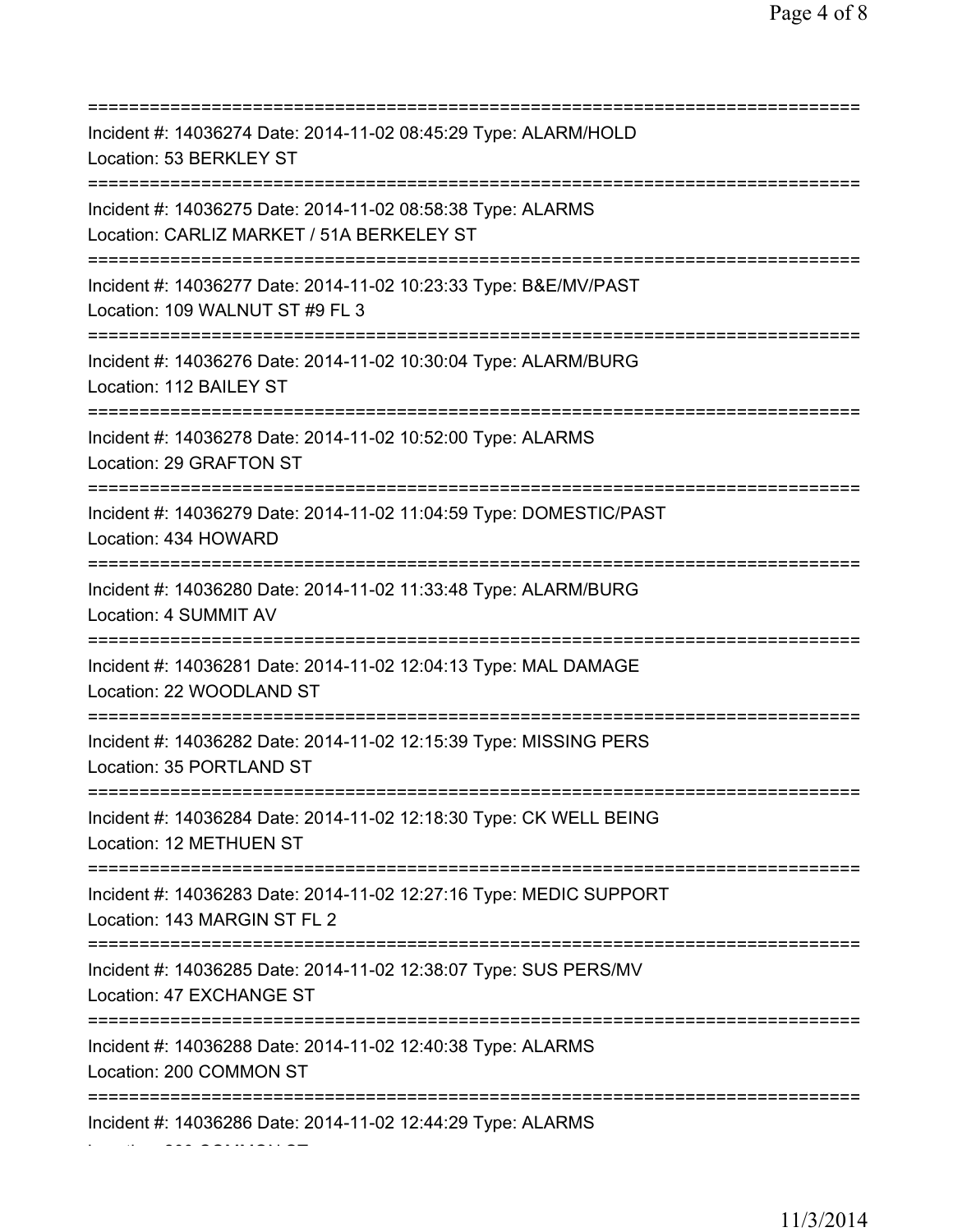| Incident #: 14036287 Date: 2014-11-02 12:45:18 Type: SUS PERS/MV<br>Location: 52 BROOKFIELD ST                                       |
|--------------------------------------------------------------------------------------------------------------------------------------|
| Incident #: 14036289 Date: 2014-11-02 12:58:42 Type: DOMESTIC/PAST<br>Location: 341 LAWRENCE ST #3                                   |
| Incident #: 14036290 Date: 2014-11-02 13:12:36 Type: MAL DAMAGE<br>Location: 22 WOODLAND ST #13<br>=======================           |
| Incident #: 14036291 Date: 2014-11-02 13:14:36 Type: LOUD NOISE<br>Location: 256 ESSEX ST #304 FL 3                                  |
| Incident #: 14036292 Date: 2014-11-02 13:22:13 Type: TOW OF M/V<br>Location: LEXINGTON ST & MYRTLE ST                                |
| Incident #: 14036293 Date: 2014-11-02 14:08:41 Type: TOW/REPOSSED<br>Location: 12 BERKELEY ST<br>.================================== |
| Incident #: 14036294 Date: 2014-11-02 14:12:27 Type: ALARMS<br>Location: WINFIELD ALLOY / 15 MEDFORD ST<br>======================    |
| Incident #: 14036299 Date: 2014-11-02 14:16:56 Type: HIT & RUN M/V<br>Location: 99 BOWDOIN ST                                        |
| Incident #: 14036295 Date: 2014-11-02 14:23:11 Type: DISTURBANCE<br>Location: 136 SPRUCE ST FL 3                                     |
| Incident #: 14036296 Date: 2014-11-02 14:29:56 Type: TRESPASSING<br>Location: ANDOVER ST                                             |
| Incident #: 14036297 Date: 2014-11-02 14:44:06 Type: AUTO ACC/NO PI<br>Location: 83 HANCOCK ST                                       |
| Incident #: 14036298 Date: 2014-11-02 15:00:10 Type: M/V STOP<br>Location: HAMPSHIRE ST & LOWELL ST<br>==================            |
| Incident #: 14036300 Date: 2014-11-02 15:38:01 Type: ALARM/BURG<br>Location: WINFIELD ALLOY / 15 MEDFORD ST                          |
| Incident #: 14036301 Date: 2014-11-02 15:48:34 Type: ALARMS                                                                          |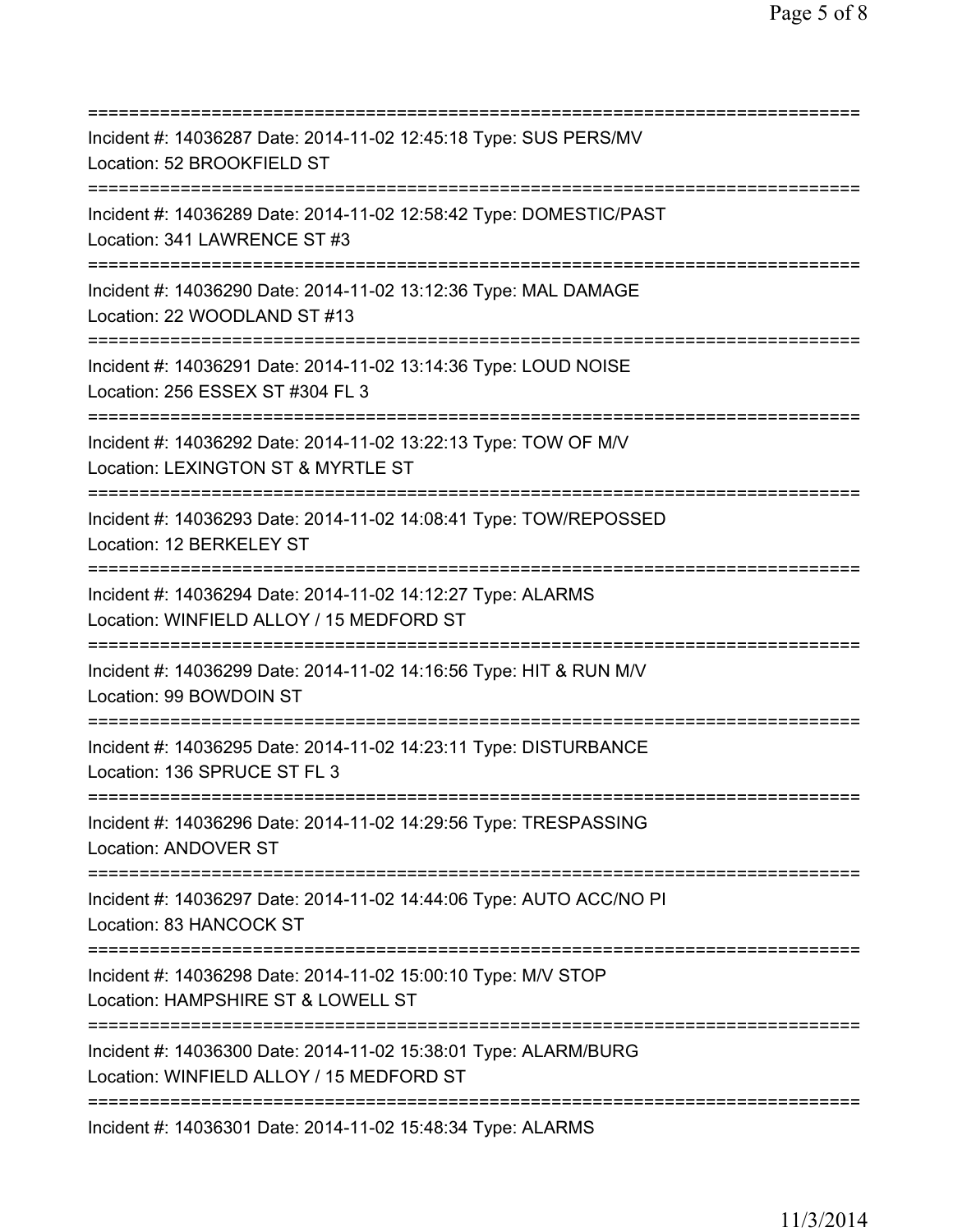=========================================================================== Incident #: 14036303 Date: 2014-11-02 15:52:33 Type: LOST PROPERTY Location: 4 MORAN CT =========================================================================== Incident #: 14036302 Date: 2014-11-02 16:02:15 Type: TOW OF M/V Location: 12 SPRINGFILED ST =========================================================================== Incident #: 14036304 Date: 2014-11-02 16:33:38 Type: TEST QED Location: 7 STEINER ST =========================================================================== Incident #: 14036305 Date: 2014-11-02 16:35:58 Type: LARCENY/PAST Location: 7 STEINER ST =========================================================================== Incident #: 14036306 Date: 2014-11-02 16:58:43 Type: HIT & RUN M/V Location: 25 FAIRMONT ST =========================================================================== Incident #: 14036308 Date: 2014-11-02 17:18:07 Type: NOTIFICATION Location: 31 ROYAL ST =========================================================================== Incident #: 14036307 Date: 2014-11-02 17:18:17 Type: INVESTIGATION Location: 7 STEINER ST =========================================================================== Incident #: 14036309 Date: 2014-11-02 17:22:38 Type: ALARM/BURG Location: RESD; DEBRA REYES, 508-237-5142 / 88 EASTON ST =========================================================================== Incident #: 14036310 Date: 2014-11-02 17:25:20 Type: SUS PERS/MV Location: CHESTNUT ST & ELM ST =========================================================================== Incident #: 14036311 Date: 2014-11-02 17:31:04 Type: ALARM/BURG Location: SALVATION ARMY / 250 HAVERHILL ST =========================================================================== Incident #: 14036312 Date: 2014-11-02 17:45:20 Type: INVESTIGATION Location: 10 E HAVERHILL ST =========================================================================== Incident #: 14036313 Date: 2014-11-02 17:45:54 Type: NEIGHBOR PROB Location: CASA NUEVA VIDA / 59 JACKSON ST =========================================================================== Incident #: 14036314 Date: 2014-11-02 18:05:54 Type: ALARM/BURG Location: RESD; RAFAEL MONRGRO 9786871351 / 515 HAMPSHIRE ST =========================================================================== Incident #: 14036315 Date: 2014-11-02 18:28:39 Type: HIT & RUN M/V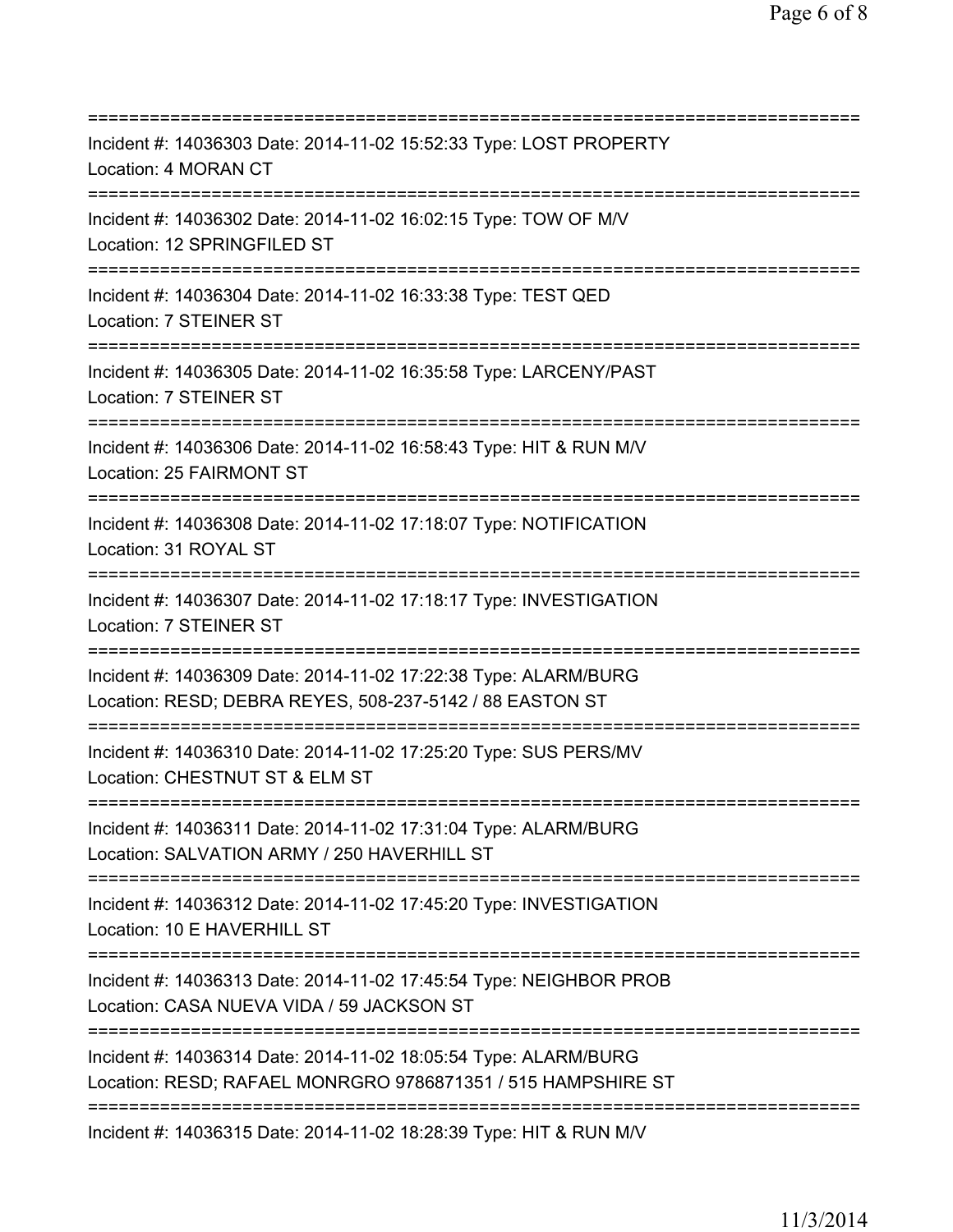| Location: SILVER SWEET CANDIES / 522 ESSEX ST                                                                                                                               |
|-----------------------------------------------------------------------------------------------------------------------------------------------------------------------------|
| Incident #: 14036316 Date: 2014-11-02 18:44:05 Type: HIT & RUN M/V<br>Location: LAWRENCE ST & TRENTON ST                                                                    |
| Incident #: 14036317 Date: 2014-11-02 18:49:02 Type: ALARM/BURG<br>Location: KINGDOM HALL / 35 FERRY ST                                                                     |
| Incident #: 14036318 Date: 2014-11-02 18:51:09 Type: ALARM/BURG<br>Location: RESD; RAMON AND LYDIA LORENZA / 243 SALEM ST                                                   |
| Incident #: 14036319 Date: 2014-11-02 19:18:39 Type: ALARM/BURG<br>Location: RESD; RAFAEL MONEGRO / 515 HAMPSHIRE ST                                                        |
| :================================<br>============================<br>Incident #: 14036320 Date: 2014-11-02 19:28:40 Type: DISTURBANCE<br>Location: 39 BROOKFIELD ST #1 FL 1 |
| Incident #: 14036321 Date: 2014-11-02 19:32:50 Type: ALARM/BURG<br>Location: CARGO EXPRESS COORPORATION / 48 FRANKLIN ST                                                    |
| .----------------------------------<br>Incident #: 14036322 Date: 2014-11-02 19:49:45 Type: CARJACKING<br>Location: 667 ESSEX ST                                            |
| Incident #: 14036323 Date: 2014-11-02 20:08:32 Type: ALARM/BURG<br>Location: LA MARCHE SUPERMARKET 9786866969 / 334 LAWRENCE ST                                             |
| Incident #: 14036324 Date: 2014-11-02 20:13:43 Type: M/V STOP<br>Location: JAMAICA ST & S UNION ST                                                                          |
| Incident #: 14036325 Date: 2014-11-02 20:14:56 Type: HIT & RUN M/V<br>Location: 8 AMES ST                                                                                   |
| Incident #: 14036326 Date: 2014-11-02 20:24:27 Type: NOISE ORD<br>Location: 62 EUTAW ST                                                                                     |
| Incident #: 14036327 Date: 2014-11-02 20:28:20 Type: DISTURBANCE<br>Location: 47 TREMONT ST FL 2                                                                            |
| Incident #: 14036328 Date: 2014-11-02 20:47:40 Type: ROBBERY ARMED<br>Location: HAVERHILL ST & ROYAL ST                                                                     |
| Incident # 44000000 Deta: 0044 44 00 00:40:40 Tune: CHIOIDE ATTEMPT                                                                                                         |